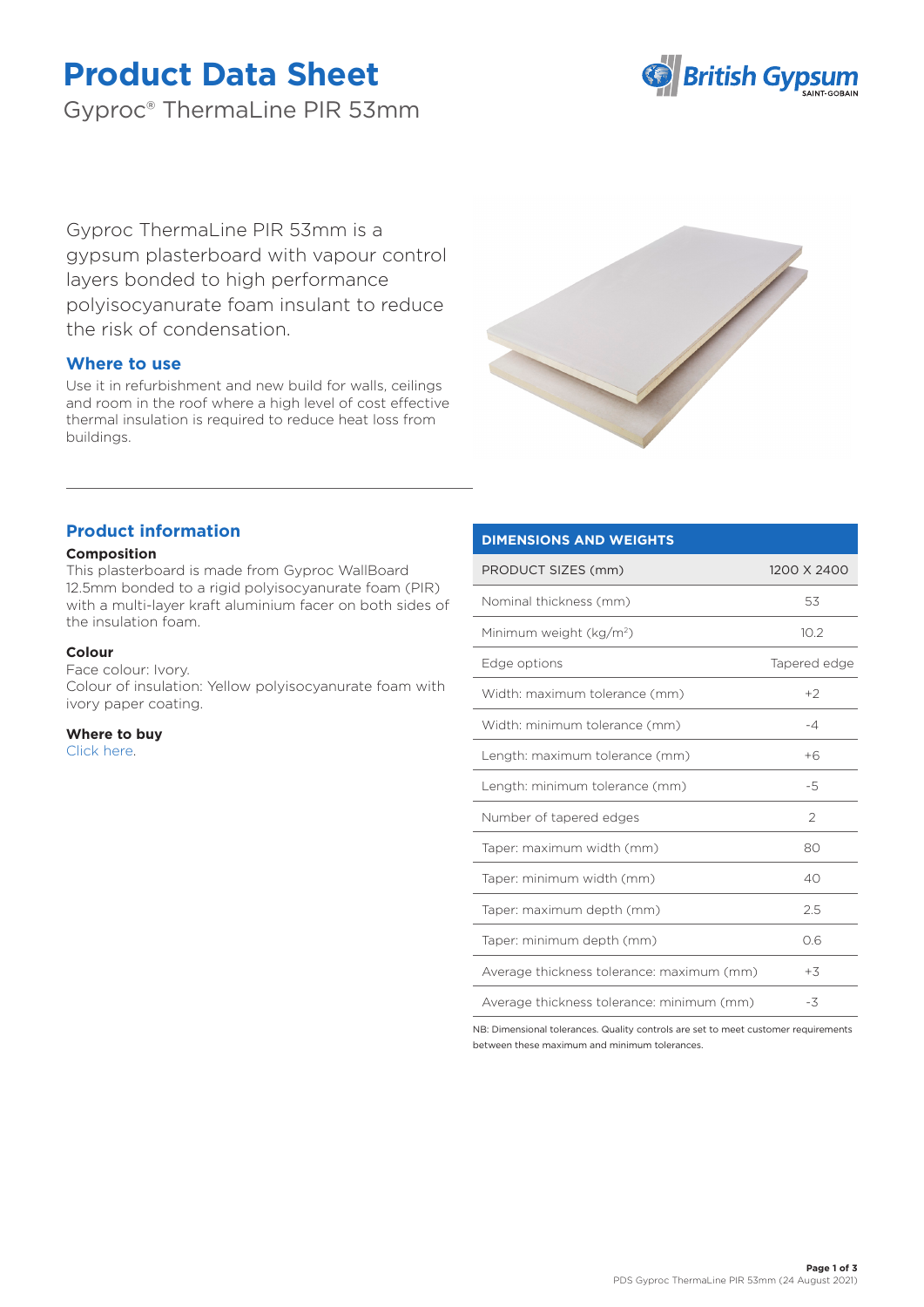# **Product Data Sheet**

Gyproc® ThermaLine PIR 53mm



## **Performance**

Here we only provide performance information related to the product. Please see the White Book for system-dependent performance.

## **Standards**

EN 13950:2014. BBA: 13/5016.

| Reaction to fire                                | B-s1. d0 |
|-------------------------------------------------|----------|
| Thermal resistance $(m^2K/W)$                   | 1.85     |
| Water vapour permeability $(u)$                 | 845      |
| Maximum continuous<br>temperature exposure (°C) | 49       |
| Flexural strength to EN13950                    | Pass     |

## **Installation**

## **Effect of condensation**

The thermal insulation and ventilation requirements of national Building Regulations aim to reduce the risk of condensation and mould growth in new buildings. However, designers should take care to eliminate all possibility of problems caused by condensation, particularly in refurbishment projects.

## **Cutting**

Cut with a plasterboard saw. Holes for socket boxes etc. should be cut using a utility saw.

## **Fixing**

Fix with the decorative side out to receive finishes. Install fixings at least 13mm from cut edges and 10mm from bound edges. Position cut edges at internal angles wherever possible.

## **Jointing**

After fixing the board, start finishing it as soon as you can to limit the risk of damage or UV degradation to the paper liner. You can finish the board using jointing systems that comply with EN13963, including the Gyproc range.

## **Full-surface finishing**

After fixing the board, start finishing it as soon as you can to limit the risk of damage or UV degradation to the paper liner. You can finish the board using plaster that complies with EN13279-1, including the Thistle range.

## **Painting**

Start decorating as soon as possible after the finishing system is dry. Finish jointing systems with Gyproc Drywall Primer before painting.

## **Wallpapering**

Decoration should start as soon as practicable after the finishing system is dry. Jointing systems should be finished with Gyproc Drywall Sealer before application of wallcoverings.

## **Snagging and minor repairs**

For minor damage and dents, check that the board core isn't shattered. If it's intact, fill the damaged area with Gyproc EasiFill 60, allow it to set, then apply a second coat if you need to. When it's dry, sand it to a finish before redecorating the area.

For a damaged core, broken edges or extensive damage, repair and replacement procedures differ depending on the number of board layers and fire resistance of the system; please contact our Technical Support Team for specific advice.